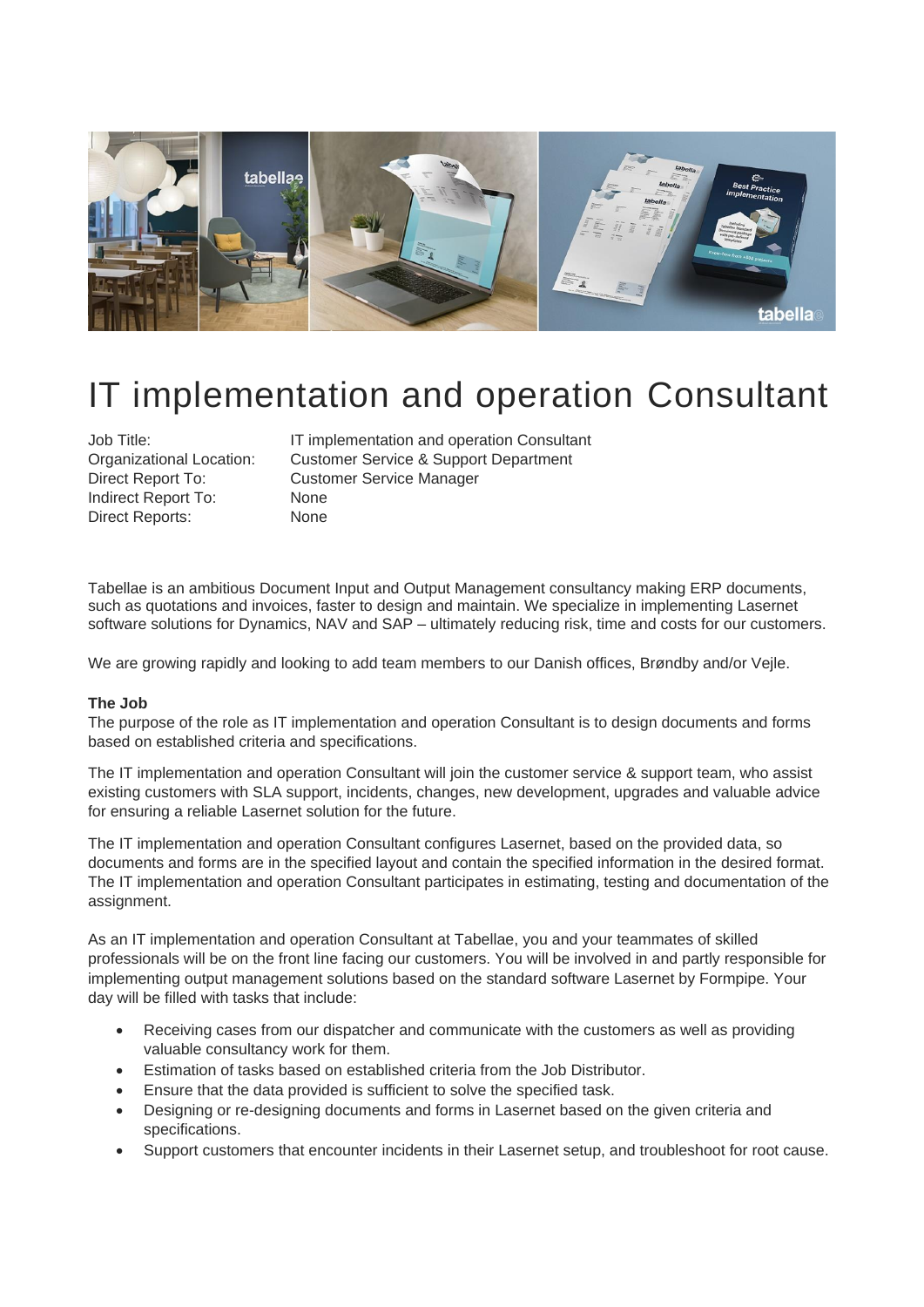- Complete unit tests on documents and forms based on the given criteria and specifications.
- Document all work based on the given criteria and specifications.
- Ensure that all Lasernet design, development and documentation are based on best practice guidelines from the Tabellae development team.
- Daily update of time tracking on tasks and projects.
- Etc.

## **About You**

The background and technical skill set needed to succeed as an IT implementation and operation Consultant at Tabellae can vary from person to person, but we have put together a set of minimum skills / experiences that we hope to see in all candidates:

- **Diplomacy** 
	- o Ability to de-escalate and focus on providing solutions.
	- o Ability to speak to professionals of different levels/backgrounds.
	- $\circ$  Ability to listen, communicate, show empathy and understanding while gaining buy-in for action plans.
	- o Mastery of written customer-facing communication.
	- Systems Implementation Experience
		- 3-5 years of successful systems implementations of CRM, ERP, or niche market software solutions.
		- $\circ$  Familiar with implementation workflow of requirements gathering, configuration, documentation, testing, training, hyper care (Go Live), etc.
		- $\circ$  Basic familiarity with database administration/management concepts familiar with table relations, keys, etc.
		- o Some experience/literacy in code. Example: basic HTML, modifying source code of software solutions, basic mathematical expressions.
		- o Comfortable with pair programming, working side by side and on a team to produce a deliverable.
		- o Experience working on teams with multiple stakeholders: partners, clients, client-partners, Project Management consultants.
- Customer-Centric
	- o Customer-facing attitude and excellent communication skills.
	- o 100% commitment to customer satisfaction and knows the importance of customer perception.
	- o Acceptance of the need for "all hands on deck" situations.
- Quality focused
	- $\circ$  "Trust nothing" and understand the importance of test, test, and test again.
	- o Mindful of impacts to performance and always looking to take an approach that future-proofs solutions.
	- o Extremely cautious backup, backup, backup!
	- o High attention to detail clients will "take a ruler to it".
	- $\circ$  Has an eye for what can go wrong and proactively works to address potential red flags.
- Global Outlook/Awareness
	- o Any combination of: experience abroad, experience working for a global organization, experience on multi-cultural teams. You are "globally literate".
	- o Demonstrates an awareness of cultural sensitivities and has an ability to communicate effectively on global teams.
- Training and Presentation
	- o Experience providing client-facing training sessions, webinars, conference presentations.
- **Education** 
	- o Bachelor's degree or Master in Business Administration, Information Systems, International Business, Computer Sciences, etc.